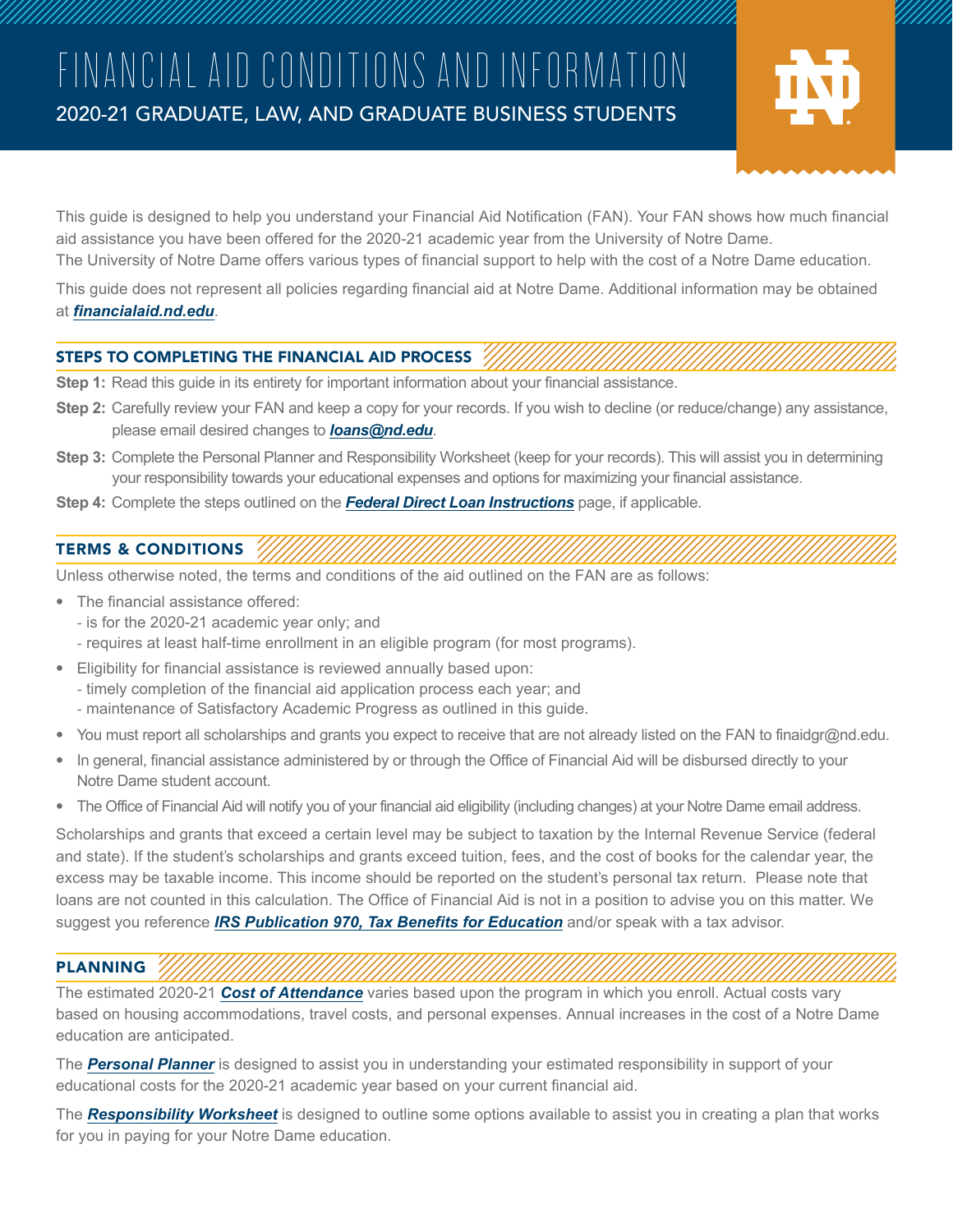

#### FUNDING

#### SCHOLARSHIPS & FELLOWSHIPS *[more](http://financialaid.nd.edu/graduate-students/funding/scholarship-fellowship-assistance/)*

Academic fellowships, assistantships, and scholarships are administered by your program; please contact them directly if you are interested in these aid opportunities.

#### PRIVATE SCHOLARSHIPS

The receipt of any scholarship or grant not listed on the original FAN must be reported to the Office of Financial Aid as soon as you are notified of the award. The receipt of funds not listed on the FAN may result in an adjustment to the financial aid offered. If appropriate, a revised FAN will be sent to you noting receipt of the additional award and the adjustment to your financial aid.

#### EARNED ASSISTANCE

Graduate and professional students working on campus are typically employed on assistantship agreements arranged directly with their academic department. Earnings from part-time work are intended to help you pay for personal and other related educational expenses. Non need-based stipends do not affect your financial aid and thus, will not be reflected on your FAN. Part-time employment opportunities may be found on the *[JOBboard](https://financialaid.nd.edu/jobboard/)*.

#### BORROWED ASSISTANCE *[more](http://financialaid.nd.edu/graduate-students/funding/borrowed-assistance/)*

#### **Federal Direct Unsubsidized Loan**

The Federal Direct Loan Program offers low-interest rate loans to help offset the cost of higher education. The lender is the U.S. Department of Education. Students will typically receive the annual borrowing limit for the Federal Direct Unsubsidized Loan Program, \$20,500 (however, students may not exceed the cost of attendance).

**First-Time Borrowers**—Complete the Federal Entrance Counseling requirement and Master Promissory Note (MPN) using the *[Federal Direct Loan Instructions](http://financialaid.nd.edu/federal-direct-loan-instructions/)* found on our website.

**Repeat Borrowers**—The Federal Direct Loan will be processed for the amount listed on the FAN unless you communicate your desire to decline or reduce the loan amount with the Office of Financial Aid, to *[loans@nd.edu](mailto:loans%40nd.edu?subject=Changes%20to%20FAN)*.

**All Borrowers, new for 2020–21—**The Department of Education has a new requirement related to the Federal Direct Loan Program. As more details are available about this new requirement, information will be available at financialaid.nd.edu/federaldirect-loan-instructions. This must be completed prior to loan disbursement.

#### Federal Direct PLUS Loan for Graduate and Professional Students

Students who have a valid FAFSA on file and are enrolled at least half-time may apply for the Federal Direct PLUS Loan. The student must be a U.S. citizen or a permanent resident. Federal Direct PLUS Loan applications are subject to a Department of Education credit review. A PLUS Loan application is required each year you intend to borrow from this loan program. Visit *[student](https://studentloans.gov/myDirectLoan/index.action)aid.gov* to apply.

#### **Private Student Loans**

Students should consider private loan programs as a source of funding only after fully exploring the opportunities available from the Federal Student Loan Programs. Interest rates, fees (both at the time of borrowing and at repayment), credit checks, annual and aggregate loan limits, and the terms and conditions require careful evaluation by the student as a consumer. Taking on debt for any reason should be done deliberately and only for the amounts needed.

#### MONTHLY PAYMENT PLAN

The University offers an interest-free monthly payment plan within **IRISH**PAY, the University's online student account and payment system.

- This plan allows families to spread out their educational expenses over monthly installments.
- Payments will be made automatically from a standard U.S. checking or savings account and are processed on the first of each month.
- For more information on the plan visit the *Payments* area of *[studentaccounts.nd.edu](http://www.studentaccounts.nd.edu)*.